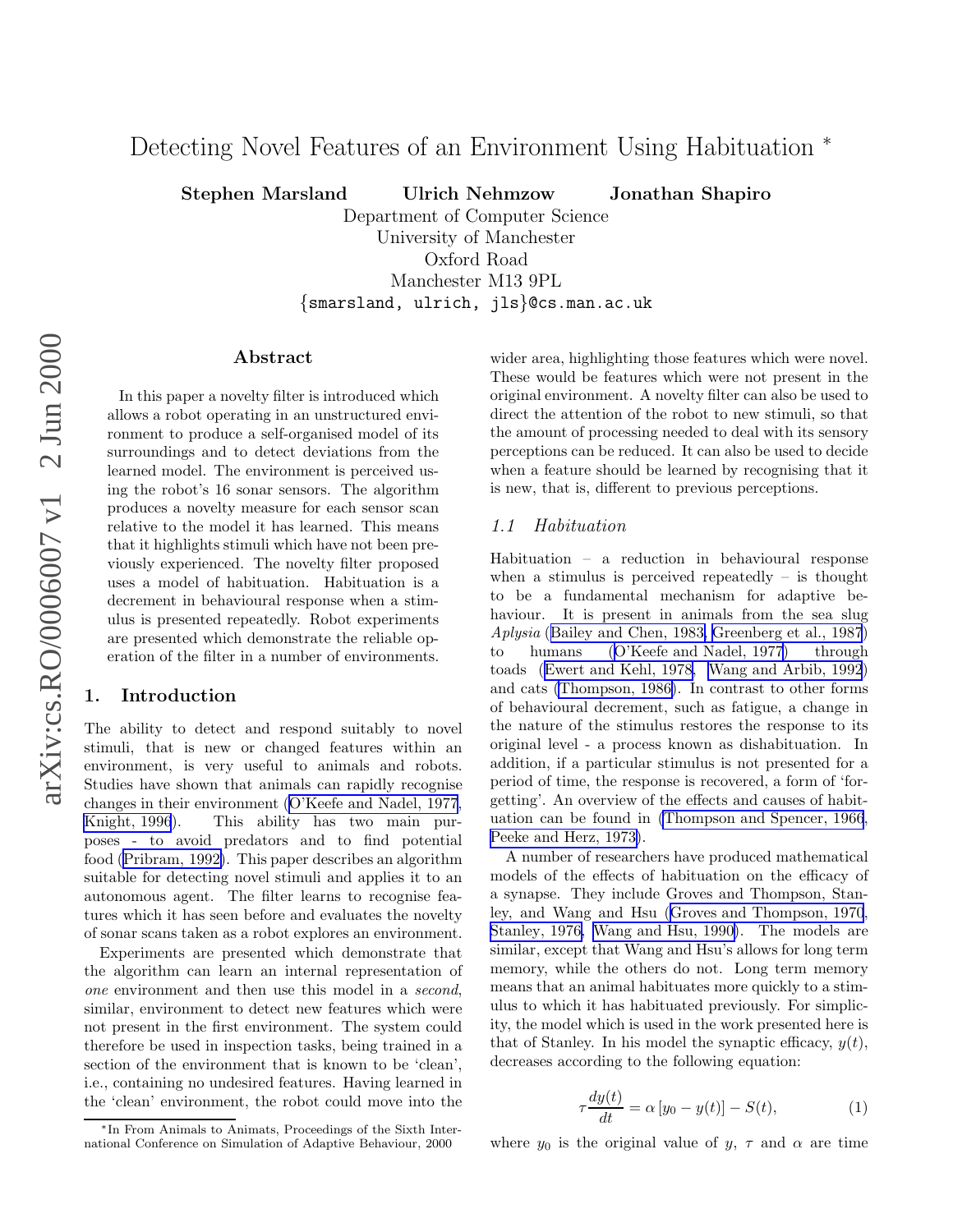<span id="page-1-0"></span>

Figure 1: An example of how the synaptic efficacy drops when habituation occurs. In both curves, a constant stimulus  $S(t) = 1$  is presented, causing the efficacy to fall. The stimulus is reduced to  $S(t) = 0$  at time  $t = 60$  where the graphs rise again, and becomes  $S(t) = 1$  again at  $t = 100$ , causing another drop. The two curves show the effects of varying  $\tau$  in equation [1](#page-0-0). It can be seen that a larger value of  $\tau$  causes both the learning and forgetting to occur faster. The other variables were the same for both curves,  $\alpha = 1.05$  and  $y_0 = 1.0$ .

constants governing the rate of habituation and recovery respectively, and  $S$  is the stimulus presented. A graph of the effects of the equation can be seen in figure 1.

#### 1.2 Novelty Detection

Habituation can be used to detect novel stimuli in a very simple way. A series of habituating neurons can be used to build an internal representation of perceived stimuli, and then stimuli not included in this model will be the only ones which reach the attention of the animal. It has been suggested [\(Heiligenberg, 1980](#page-9-0), [Grau and Bastian, 1986](#page-9-0)) that pulse-type weakly electric fish use a mechanism similar to this when they use the returns from weak electric pulses to sample their environment. Heiligenberg ([Heiligenberg, 1980\)](#page-9-0) suggests that the fish store a 'template' of responses received from their environment, and detect novelty with respect to this memory, changing the template if novel stimuli remain for several samples.

#### 1.3 Related Work

A number of novelty detection techniques have been proposed in the neural network literature. Most of them are trained off-line. For example, the Kohonen Novelty Filter [\(Kohonen and Oja, 1976, Kohonen, 1993](#page-9-0)), is an autoencoder neural network trained using backpropagation of error, so that the network extracts the principal components of the input. After training, any input presented to the network produces one of the learned outputs, and the bitwise difference between input and output highlights novel components of the input. Several authors have investigated the effects of this filter, notably Aeyels ([Aeyels, 1990\)](#page-8-0) who added a 'forgetting' term into the equations.

Other approaches include that of Ho and Rouat ([Ho and Rouat, 1998\)](#page-9-0), who used an integrate-and-fire model inspired by layer IV of the cortex. Their model measures how long an oscillatory network takes to converge to a stable solution, reasoning that previously seen inputs should converge faster than novel ones.

Several researchers have used the gated dipole ([Grossberg, 1972\)](#page-9-0), a construct which compares current and recent values of a stimulus. Levine and Prueitt ([Levine and Prueitt, 1992\)](#page-9-0) used it to compare inputs with pre-defined stimuli, novel inputs causing greater output values. They proposed a model where a number of gated dipoles were linked into a 'dipole field' and used it to model novelty preference in frontally lesioned rhesus monkeys. The gated dipole has also been used by Oğmen and Prakash (Oğmen and Prakash, 1997) who used it as part of a system to control a robot arm, which moved its end effector to places which were novel. This was done by quantising the workspace and associating a gated dipole with each separate area. Their work also considered the question of detecting novel objects. They did this by taking the output of an ART network ([Carpenter and Grossberg, 1988\)](#page-8-0), which attempts to classify the objects into a number of categories, and feeding it into a network of gated dipoles.

Ypma and Duin [\(Ypma and Duin, 1997\)](#page-9-0) proposed a novelty detection mechanism based on the self-organising map. The distance of the winning neuron from neighbourhoods which have fired recently was calculated, and those beyond a certain threshold were counted as novel. This method was used by Taylor and MacIntyre ([Taylor and MacIntyre, 1998](#page-9-0)) to detect faults when monitoring machines. The network was trained on data taken from machines operating normally, and data deviating from this pattern was taken as novel. This is a common technique when faced with a problem for which there is very little data in one class, relative to others. Examples include machine breakdowns ([Nairac et al., 1999, Worden et al., 1999](#page-9-0)) and mammogram scans ([Tarassenko et al., 1995\)](#page-9-0). Often supervised techniques such as Gaussian Mixture Models or Parzen Windows are used, and the problem reduces to attempting to recognise when inputs do not belong to the distribution which generates the normal data ([Bishop, 1994\)](#page-8-0). The method proposed by Ypma and Duin relies very strongly on the choice of threshold and on the properties of the data presented to the network, which must form strictly segmented neighbourhood clusters without much spread.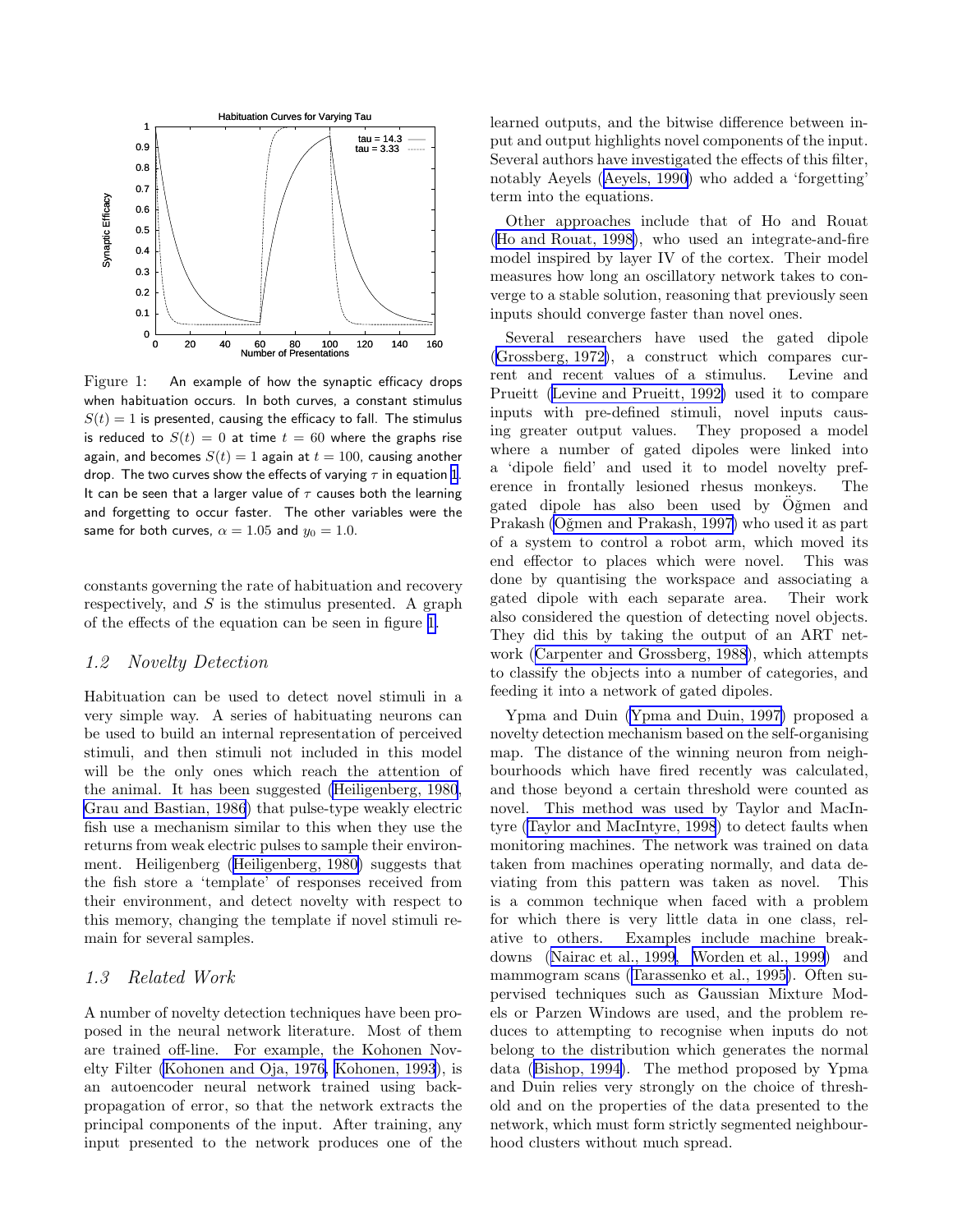

Figure 2: The novelty filter. The input layer connects to a clustering layer which represents the feature space, the winning neuron (i.e., the one 'closest' to the input) passing its output along a habituable synapse to the output neuron so that the output received from a neuron reduces with the number of times it fires.

Growing networks such as Adaptive Resonance Theory (ART) [\(Carpenter and Grossberg, 1988\)](#page-8-0) can be used to define as novel those things which have never been seen before, by using a new, uncommitted node to represent them. The use of habituation allows novelty to be defined more specifically as those things which have not been seen in the current context. The filter does this by learning an online, adaptive representation of the current environment. Habituation also allows the novelty of a stimulus to be evaluated, so that the novelty reduces with perception over time. The combination of the two ideas, amalgamating growing networks with habituation has been considered in ([Marsland et al., 2000\)](#page-9-0).

# 2. The Habituating Self-Organising Map (HSOM)

This section introduces the novelty filter on which this work is based. An input vector is presented to a clustering network, which finds a winning neuron using a winner-takes-all strategy. Each neuron in the map field is connected to the output neuron (see figure 2) via a habituable synapse, so that the more frequently a neuron fires, the lower the efficacy of the synapse and hence the lower the strength of the output. The behaviour of the habituable synapses is controlled by equation [1](#page-0-0). The strength of the winning synapse is taken as a novelty value for the particular winning neuron, and hence the perception presented, with more novel stimuli having values closer to 1, and more common stimuli values closer to 0.

There are two choices of how to deal with the output synapses of neurons which do not belong to the winning neighbourhood. They could be left without any input, so that they do not habituate and their value remains unchanged, or, instead, a zero input  $(S(t) = 0)$  could be given. In this case the synapses will 'forget' previous inhibition over time, with the time controlled by the constant  $\tau$ . This can be seen in the second, ascending part of figure [1.](#page-1-0) In the results presented here the network remembers all perceptions, forgetting is not used and the synapses of neurons which are not in the winning neighbourhood do not receive any input.

In the implementation described below, a Kohonen Self-Organising Map (SOM) implementing Learning Vector Quantisation [\(Kohonen, 1993\)](#page-9-0) is used as the clustering mechanism. Kohonen networks are often used for problems dealing with robot sensory inputs ([Kurz, 1996\)](#page-9-0). Although guaranteeing convergence of a two dimensional network is still an unsolved problem [\(Erwin et al., 1992\)](#page-8-0), the network performs a useful dimensionality reduction and clusters the perceptions in this lower dimensional space. The network calculates the distance between the input and each of the neurons in the map field where the distance is defined by:

$$
d = \sum_{i=0}^{N-1} \left( \mathbf{w}_i(t) - \mathbf{v}(t) \right)^2, \tag{2}
$$

where  $\mathbf{v}(t)$  is the input vector at time t,  $\mathbf{w}_i$  the weight between input  $i$  and the neuron and the sum is over the N components of the input vector. The neuron with the minimum  $d$  is selected and the weights for that neuron and its eight topological neighbours are updated by:

$$
\mathbf{w}_i(t+1) = \mathbf{w}_i(t) + \eta(t) \left( \mathbf{v}(t) - \mathbf{w}_i(t) \right) \tag{3}
$$

where  $\eta$  is the learning rate,  $0 \leq \eta(t) \leq 1$ . The habituable synapses for both the winning neuron and its topological neighbours were updated, using equation [1](#page-0-0) with  $S(t) = 1$ . The value of  $\tau$  used was different for the winner and its neighbours, being  $\tau = 3.33$  for the winner and  $\tau = 14.3$  for the neighbourhood synapses. This meant that winning neurons habituated quickly, while neighbourhood neurons, which recognise similar perceptions, have a smaller amount of habituation. The effects of these values can be seen in figure [1.](#page-1-0) The synapses of other neurons were not affected. Other variables kept their values regardless of which neuron is firing, being  $\alpha = 1.05$  and  $y_0 = 1.0$ . With these values the synaptic efficacy never falls below 0.0476 (see figure [1](#page-1-0)), a function of the values used for the constants in equation [1.](#page-0-0)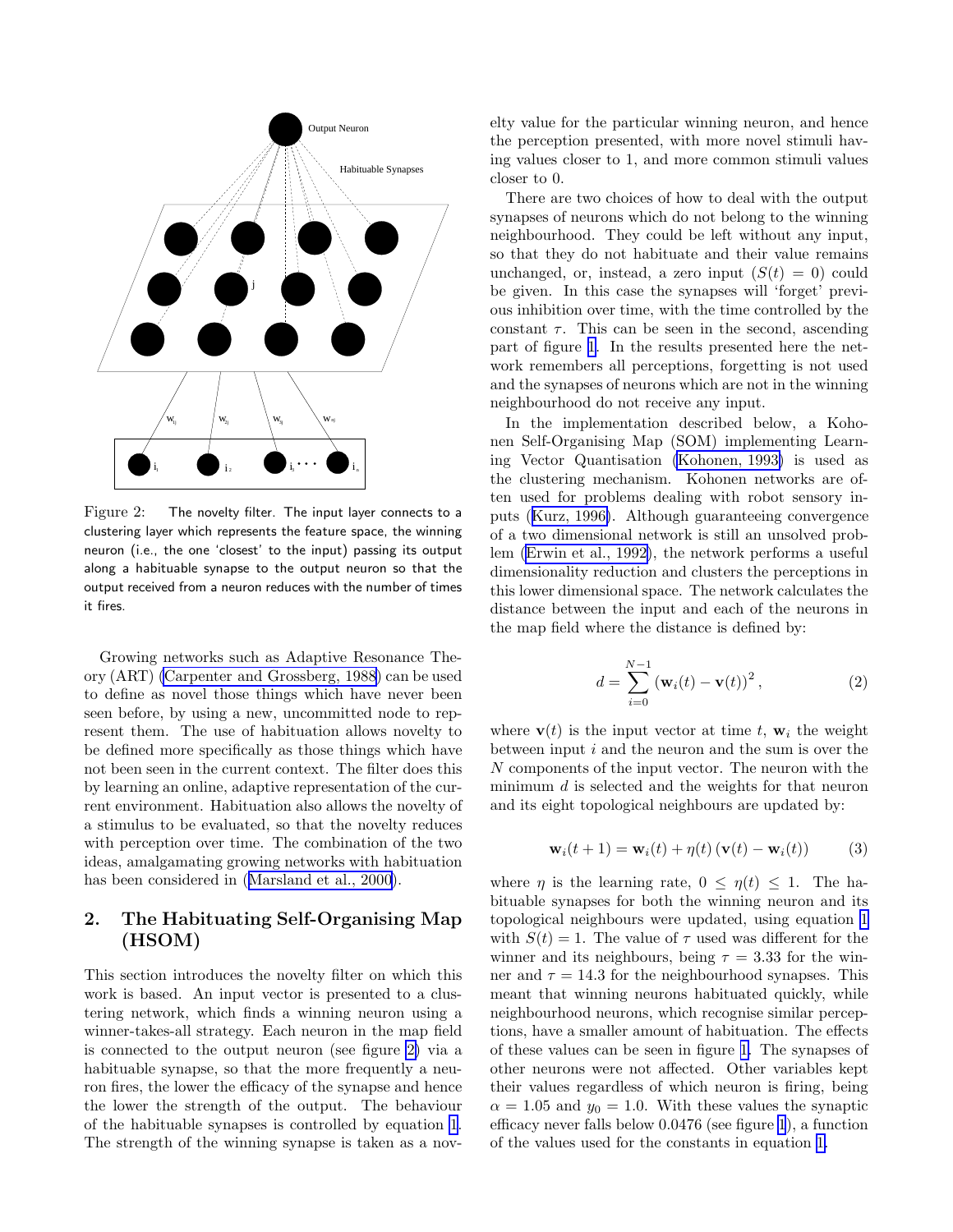<span id="page-3-0"></span>

Figure 3: The Nomad 200 mobile robot.

A square map field, comprising 100 neurons arranged in a 10 by 10 grid, was used. The neighbourhood size was kept constant at  $\pm 1$  unit in all directions and the learning rate  $\eta$  was 0.25, so that the network was always learning.

## 3. Experiments

The experiments presented investigate the ability of the novelty filter to learn a model of an external environment through periodic sonar scans taken whilst exploring, and to detect deviations from that model.

### 3.1 The Robot

A Nomad 200 mobile robot (shown in figure 3) was used to perform the experiments. The band of infra-red sensors mounted at the bottom of the turret of the robot were used to perform a pre-trained wall-following routine [\(Nehmzow, 1994\)](#page-9-0), and the 16 sonar sensors at the top of the turret were used to provide perceptions of the robot's environment. The angle between the turret and base of the robot was kept fixed. The input vector to the novelty filter consisted of the 16 sonar sensors, each normalised to be between 0 and 1 and thresholded at about 4 metres. The readings were inverted so that inputs from sonar responses received from closer objects were greater.

## 3.2 Description of the Experiments

Each experiment consisted of a number of trials, with each trial taking the same form. The robot was positioned at a starting point chosen arbitrarily within the environment. From this starting point the robot travelled for 10 metres using a wall–following behaviour, training the HSOM as sensory stimuli were perceived, and then stopped and saved the weights of the HSOM. Approximately every 10 cm along the route the smoothed values of the sonar perceptions over that 10 cm of travel were presented to the novelty filter, which produced a novelty value for that perception. At the end of the run a manual control was used to return the robot to

the beginning, and the same procedure repeated, starting with the weights learned during the previous run.

The trials were performed in pairs. After every training run, where the sonar readings were used to train the weights of the HSOM, a second, non-learning, trial was performed. In this run the sonar inputs generated outputs from the novelty filter, which records how novel the perceptions were. At the beginning of the first trial every perception was novel, as they had not been perceived before, but after a short distance the filter began to recognise some similar perceptions, and after a number of runs in an environment an accurate representation had been reached so that no perceptions were seen as novel, i.e., the output of the novelty filter was only the resting activity of the output neuron throughout the run. Once this occurred the environment was changed. This could either be a modification of the current environment (such as the opening of a door), or the robot could be moved to a new environment. The changes are described in section 4.

#### 3.3 Environments

Three different environments were used, together with a control environment for training, as shown in figure [4](#page-4-0). Environments A and B are two sections of corridor on the second floor of the Computer Science building at the University of Manchester. The corridors are 1.7 m wide and have walls made from painted breezeblock. Doors made of varnished wood lead from the corridors into offices. Environment C is part of the first floor of the building. It is a section of corridor 2.1 m wide, with smooth brick on one side and a wall of glass on the other. This environment has display boards mounted on the wall, as can be seen in figure [4](#page-4-0). These boards are sufficiently low to be visible to the sonar sensors. They are made from a laminated, shiny plastic. In all the experiments the environments were kept static.

#### 4. Results

#### 4.1 Environment A

In the first experiment, shown in figure [5](#page-5-0), the robot learned a representation of environment A (see figure [4](#page-4-0)), using the procedure described in section 3.2, so that it no longer detected any novelty when traversing it by following the wall. The left side of figure [5](#page-5-0) shows the sequence of trials in which the robot learned an internal representation of environment A. In the first trial the novelty filter is learning, as can be seen from the characteristic habituation shape of successive readings near the beginning of the run and where the door on the right of the robot is perceived (at about 3 metres). It can be seen that everything is initially novel, but the filter rapidly habituates to the brick wall. In all the experiments the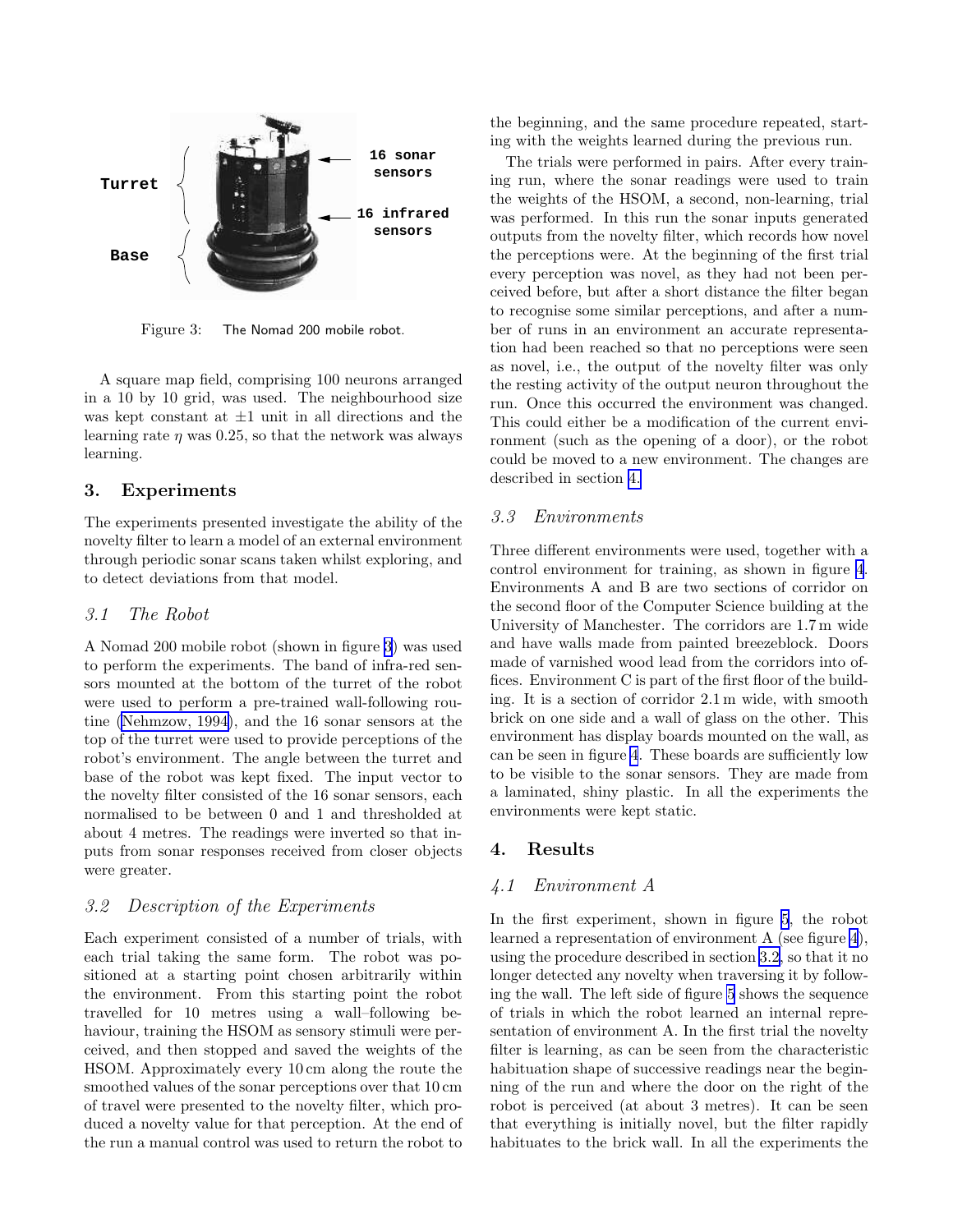<span id="page-4-0"></span>

Figure 4: Diagrams of the three environments used. The robot is shown facing in the direction of travel adjacent to the wall that it followed. Environments A and B are two similar sections of corridor, while environment C is wider and has walls made of different materials, glass and brick instead of breezeblock. The photographs show the environments as they appear from the starting position of the robot. The notice boards which are visible in environment B are above the height of the robot's sonar sensors, and are therefore not detected.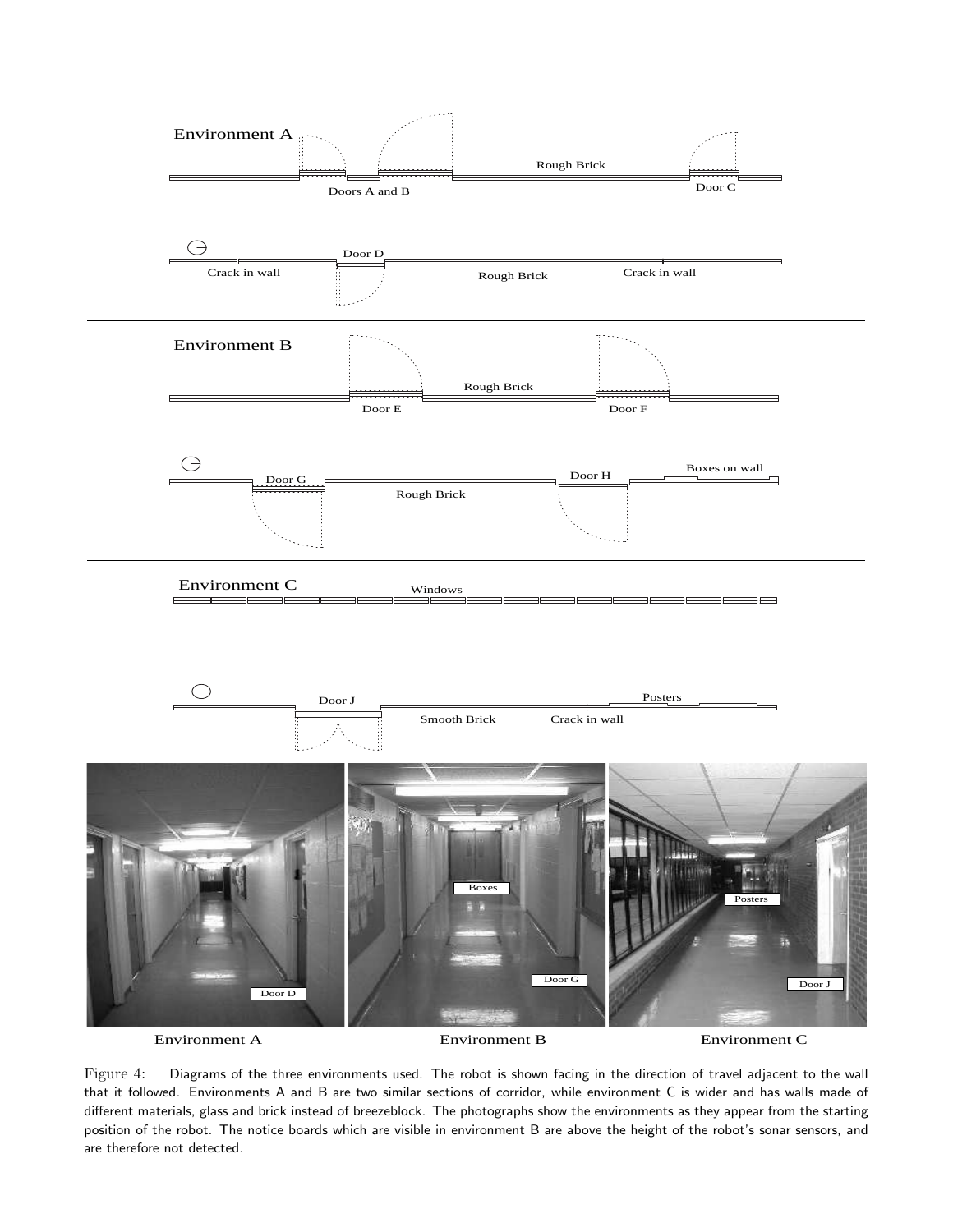<span id="page-5-0"></span>Figure 5: the activity of the output neuron is small), the environment was changed by opening a door.<br>right, and are discussed in section 4.1. as the robot moves within environment A when learning and not learning. Once it has stopped detecting novelty features (so that right, and are discussed in section [4.1.](#page-3-0)the activity of the output neuron is small), the environment was changed by opening a door. The results of this are shown on the as the robot moves within environment A when learning and not learning. Once it has stopped detecting novelty features (so that The results of this are shown on the



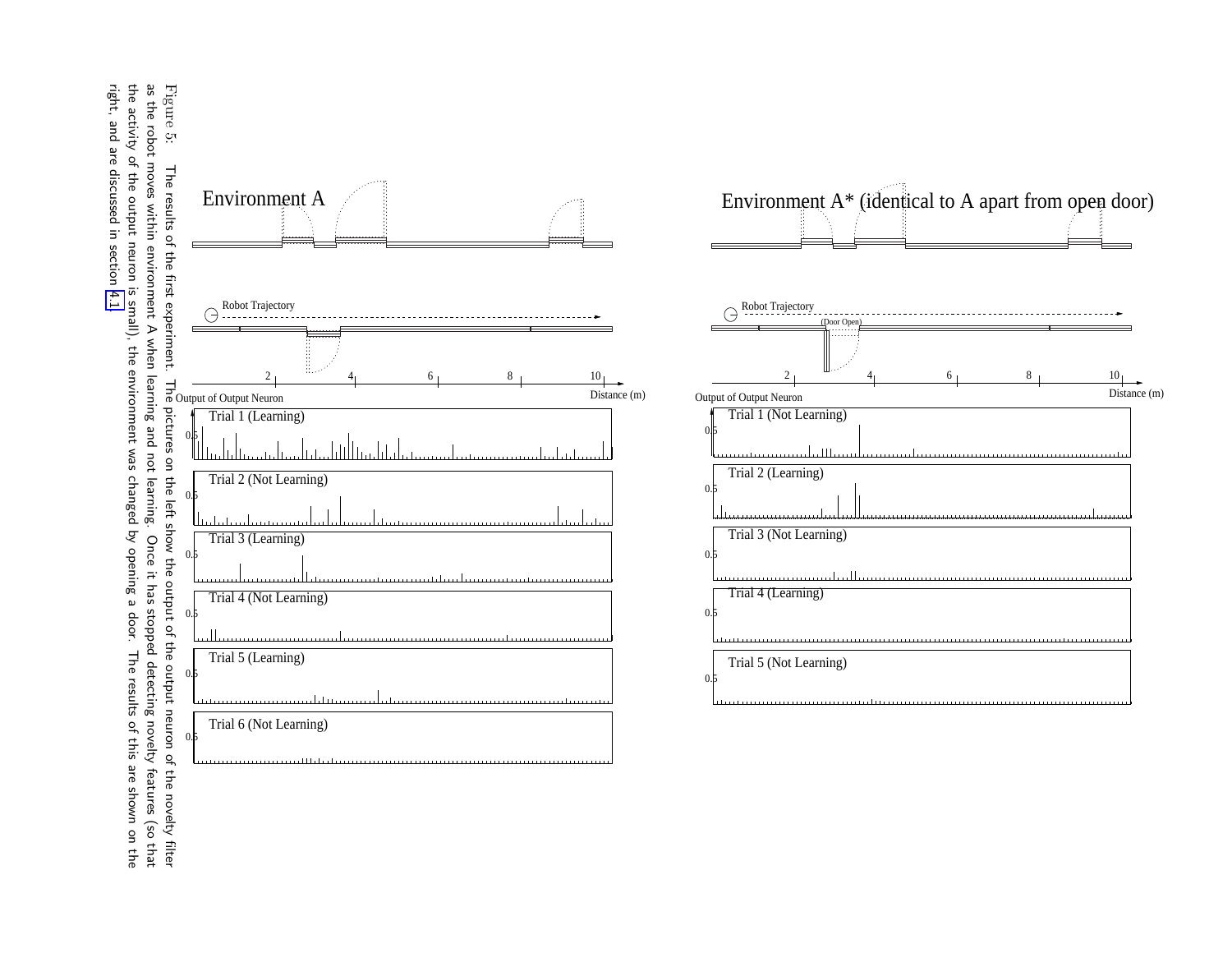<span id="page-6-0"></span>

| Exp            | Trial    | Output of the Output Neuron |         |  |
|----------------|----------|-----------------------------|---------|--|
| $(\text{Env})$ |          | Integrated                  | Maximum |  |
| 1(A)           |          |                             |         |  |
|                | 1(L)     | 9.17                        | 1.00    |  |
|                | 2(NL)    | 2.64                        | 0.53    |  |
|                | 3(L)     | 1.34                        | 0.43    |  |
|                | $4$ (NL) | 1.07                        | 0.42    |  |
|                | 5(L)     | 0.52                        | 0.42    |  |
|                | $6$ (NL) | 0.30                        | 0.12    |  |
| $1(A^*)$       |          |                             |         |  |
|                | 1 (NL)   | 1.44                        | 0.65    |  |
|                | 2(L)     | 1.45                        | 0.65    |  |
|                | 3(NL)    | 0.37                        | 0.17    |  |
|                | 4(L)     | 0.14                        | 0.08    |  |
|                | $5$ (NL) | 0.01                        | 0.05    |  |
| 2(B)           |          |                             |         |  |
|                | 1 (NL)   | 3.38                        | 0.65    |  |
|                | 2(L)     | 1.18                        | 0.42    |  |
|                | 3(NL)    | 1.21                        | 0.42    |  |
|                | 4(L)     | 0.87                        | 0.35    |  |
|                | $5$ (NL) | 0.03                        | 0.08    |  |
|                | Control  | 27.09                       | 1.00    |  |
| 3(C)           |          |                             |         |  |
|                | 1 (NL)   | 9.68                        | 0.65    |  |
|                | 2(L)     | $2.56\,$                    | 0.65    |  |
|                | 3(NL)    | 3.06                        | 0.53    |  |
|                | 4(L)     | 0.98                        | 0.42    |  |
|                | $5$ (NL) | 0.29                        | 0.15    |  |
|                | Control  | 27.75                       | 1.00    |  |

Table 1: The table shows the integrated output of the output neuron over each trial and the maximum output of the neuron. The integrated output has had the resting activity of the neuron (0.0476 for each time step) subtracted. It can be seen that both the integrated output and maximum output drop after each learning trial (labelled L).

robot gets a much clearer picture of the right hand side of the environment because that is the wall that it was following. The figures show the strength of output from the output neuron of the HSOM at each step along the 10 metre section of corridor which make up each environment.

In the second trial, where the filter is not learning, simply using the weights learned during the first, there is much less novelty. It is interesting to note that the crack in the wall near the beginning of the environment is perceived during the first and third trial, but not the second. This is because the crack is very thin and the perceptions of the robot depend on the speed at which it moves and its precise position. The features which take longer to learn are those which are perceived less frequently. For instance, the robot rapidly learns to recognise the perception of walls, but doorways, which are seen only occasionally, and from many different angles, take longer. This demonstrates that novel features are those which have been seen only infrequently, if at all.

In trial 6 it can be seen that the filter has learned a representation of the environment, because the output of the filter does not rise above the baseline resting activity of the output neuron. At this point the environment was altered by opening a door so that the sonar perception changed (shown as Environment A\* on the right hand side of figure [5](#page-5-0)). In order to prevent the robot from going through the door a cardboard box was placed in the doorway. This was of sufficient height to appear on the infra–red sensors, which were used for wall–following, but did not appear on the sonar scans. The novelty filter detects the open door, as can be seen from the burst of novelty in the figure, but successive trials show that the filter quickly learns to recognise this new feature. No other novel features were detected. It can be seen that the doorways are detected slightly before the robot reaches them and still detected for a small distance afterwards This is because the sonar scans project in front and behind of the robot.

## 4.2 Environment B

For the second experiment, shown on the left hand side of figure [6,](#page-7-0) the robot was put into environment B (shown in figure [4](#page-4-0)) and the novelty filter was initialised with the weights gained after the representation of environment A had been learned. Environment B was a very similar corridor environment to environment A. The procedure of the first experiment was repeated, with the robot exploring a 10 metre section of the environment and then stopping. By comparing the integrated outputs of the output neuron in table 1 in environments A and B and the left hand side of figures [5](#page-5-0) and [6](#page-7-0), it can be seen that much less novelty was detected in the second environment than in the first. It can be seen that during the first trial in environment B, shown on the left of figure [6](#page-7-0), the only place where the output of the neuron is especially high (signifying novelty) is at the first of the two doors on the right hand side of the robot (door G in figure [4\)](#page-4-0). On inspection of the environment, it was discovered that this doorway was inset deeper than those in the first corridor.

The bottom graph on the left hand side of figure [6](#page-7-0) shows the novelty values when the robot is put into environment B after training in a different environment. The environment used for the training was a large, open environment. The robot was steered about a course so that it moved along close to a wall, turned and moved into the middle of the environment and then returned to the wall. Both the graph and table 1 show that much more novelty was detected when the network trained in this control environment was moved into environment B.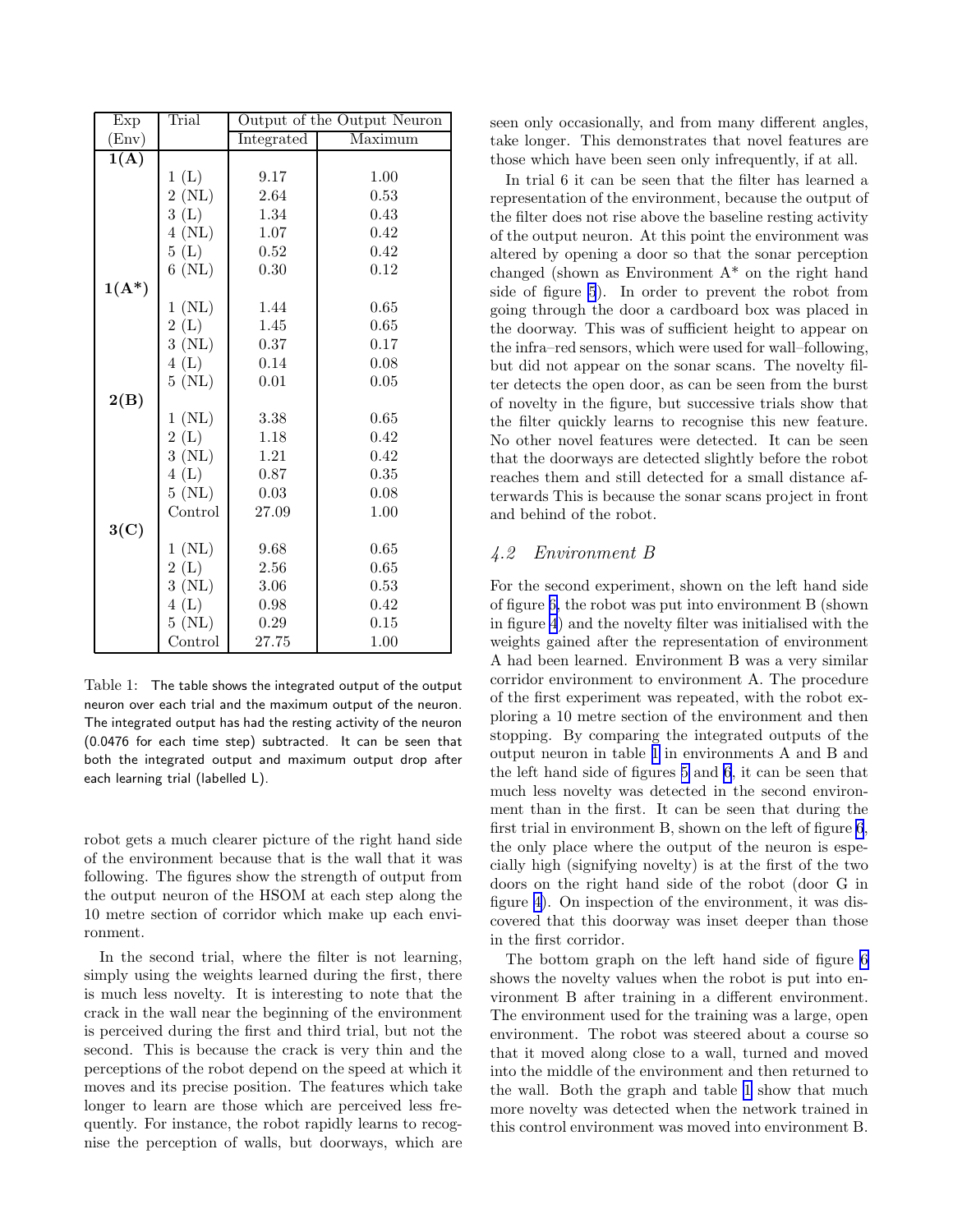<span id="page-7-0"></span>prior training in a different environment, which is described in section 4.2 prior training in a different environment, which is described novelty filter to the robot's perceptions. The controls at the bottom of the figures shown the response to the environments after Figure 6: The results of the (left) second and The controls at the bottom of the figures shown the response to the environments after (right) in section [4.2](#page-6-0).third experiments. Similarly to figure [5](#page-5-0), they show the output of the Similarly to figure 5, they show the output of the



Environment C



|                | Control Trial (Robot trained in different environment) |  |                                               |
|----------------|--------------------------------------------------------|--|-----------------------------------------------|
| 0 <sub>5</sub> |                                                        |  |                                               |
|                |                                                        |  | -lannamanananahlihanadanananahananananananana |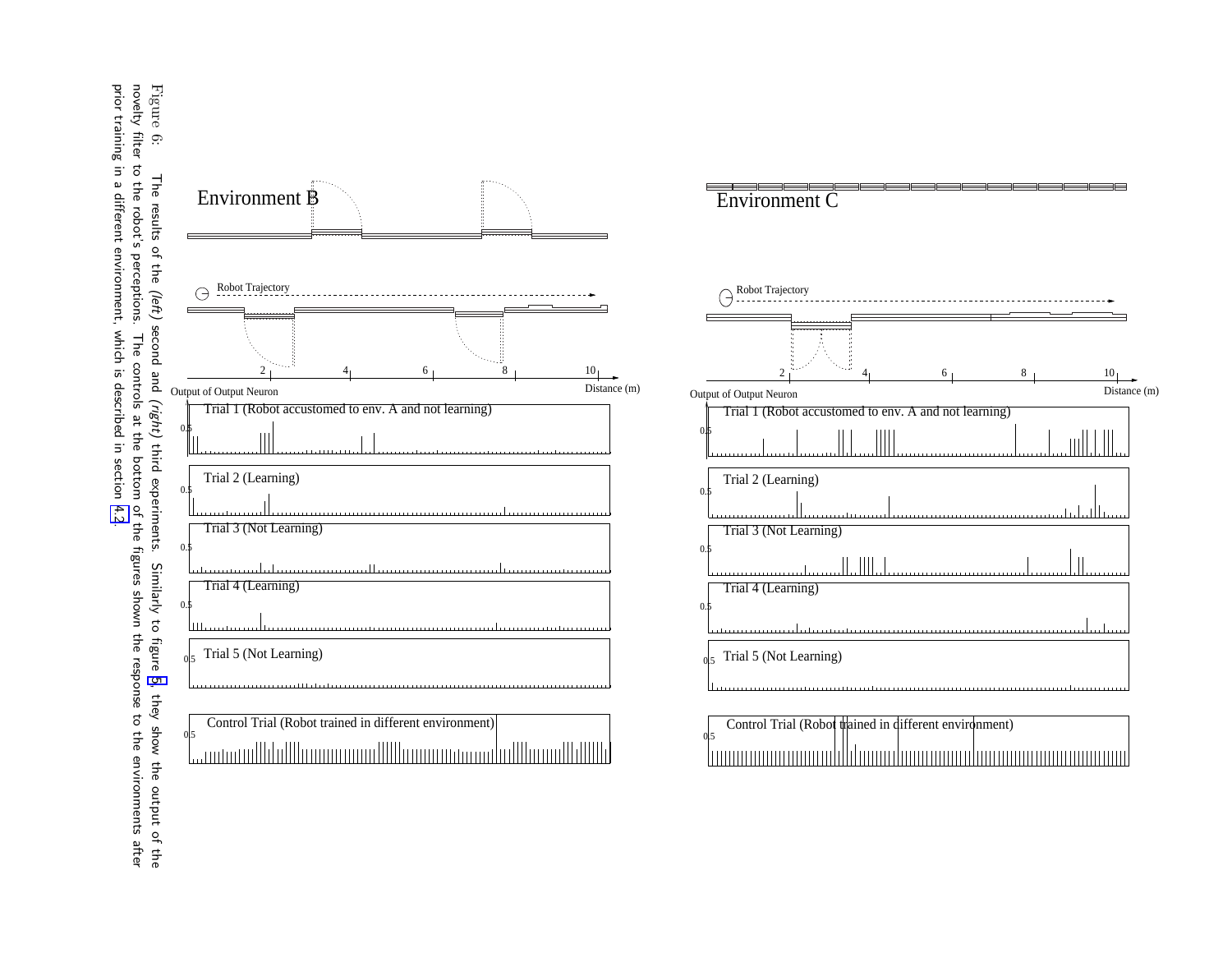# <span id="page-8-0"></span>4.3 Environment C

The third experiment took the same form as the second, again starting from the weights gained during training in environment A. Using these weights the robot explored the environment labelled C in figure [4](#page-4-0), the results of which are shown on the right of figure [6.](#page-7-0) Table [1](#page-6-0) shows that much more novelty is detected in environment C than in environment B when the robot first explores it. This is to be expected because the environment is significantly different, being wider and having walls made of different materials (see the pictures at the bottom of figure [4](#page-4-0)). In particular, the doorway, which is particularly deeply inset, causes a high output from the HSOM, as do the posters at the end of the environment. Again, the control trial shows that the novelty filter detects some similarity between environments C and A, which are both corridor environments but not between C and the open area in which the control filter was trained. The crack in the wall (at about the 7 m mark), which is a similar perception to that seen in environment A, was not detected.

## 5. Summary and Conclusions

A novelty filter has been proposed that uses habituation to assign a novelty value to perceptions. The filter learns on-line. The novelty filter has been demonstrated to be capable of learning a representation of features of an environment whilst running on-line on a mobile robot. Experimental results show that the filter can accurately detect novel features of the environment as deviations from the learned model. The effects of training the filter in one environment and then testing it in another show that if the two environments are similar, the filter accurately recognises the familiar features, and highlights new features. This is an adaptive behaviour, as both the network and habituation weights change so that the results of training the filter in one environment and then using it in another are different to simply using it in the second environment.

Future work will focus on two areas. The output of additional sensory systems will be added so that the filter gains more information about its environment, and alternative clustering mechanisms will be considered.

The current work showed that the filter works using sonar scans as inputs. Sonar readings are inherently noisy, but the novelty filter deals with this problem through the use of the self-organising map. In order to perceive more information about the environment, it will be necessary to integrate further sensor modes into the model. In particular, a monochrome CCD camera will be used. The images will have to be extensively preprocessed in order for the robot with its limited processing power to be able to deal with them sufficiently quickly. How the filter will deal with images, and how the sonar and image novelty filters will be integrated is currently under investigation. The vision system will be useful to give more information about the environment, and to make possible an analysis of the scene in order to clarify precisely which stimuli in a perception are novel.

Other work will investigate alternatives to the Self-Organising Map as a suitable clustering mechanism. A number of well-documented problems with the SOM exist for problems like this, in particular the fact that the size of the network has to be decided before it is used and remains fixed. This is a problem because the network can become saturated so that previously learned perceptions are lost, or novel stimuli are misclassified as normal. These are aspects of the plasticity–stability dilemma (Carpenter and Grossberg, 1988). Possible solutions include using a growing network such as the Growing Neural Gas of Fritzke [\(Fritzke, 1995\)](#page-9-0). An alternative is to consider a Mixture of Experts [\(Jordan and Jacobs, 1994](#page-9-0)), with each expert being responsible for a particular type of perception and voting on its novelty. A committee of networks ([Perrone and Cooper, 1993\)](#page-9-0) could be used in a similar way.

Another interesting problem is how to deal with features which are spread out over time in the robot's perception. For example, for the robot travelling down a corridor, a door frame is always followed by a door. If the robot learns this, then if only one of this pair of perceptions is detected it will be considered novel. This is a question of temporal learning (Chappell and Taylor, 1993, [Euliano and Principe, 1998\)](#page-9-0).

## Acknowledgements

This research is supported by a UK EPSRC Studentship.

#### References

- Aeyels, D. (1990). On the dynamic behaviour of the novelty detector and the novelty filter. In Bonnard, B., Bride, B., Gauthier, J., and Kupka, I., (Eds.), Analysis of Controlled Dynamical Systems, pages 1 – 10.
- Bailey, C. and Chen, M. (1983). Morphological basis of longterm habituation and sensitization in aplysia. Science, 220:91–93.
- Bishop, C. M. (1994). Novelty detection and neural network validation. IEEE Proc Vision, Image and Signal Processing, 141(4):217–222.
- Carpenter, G. A. and Grossberg, S. (1988). The ART of adaptive pattern recognition by a self–organising neural network. IEEE Computer, 21:77 – 88.
- Chappell, G. and Taylor, J. (1993). The temporal Kohonen map. Neural Networks, 6:441–445.
- Erwin, E., Obermayer, K., and Schulten, K. (1992). Selforganising maps: Ordering, convergence properties and energy functions. *Biological Cybernetics*,  $67(1):47 - 55$ .